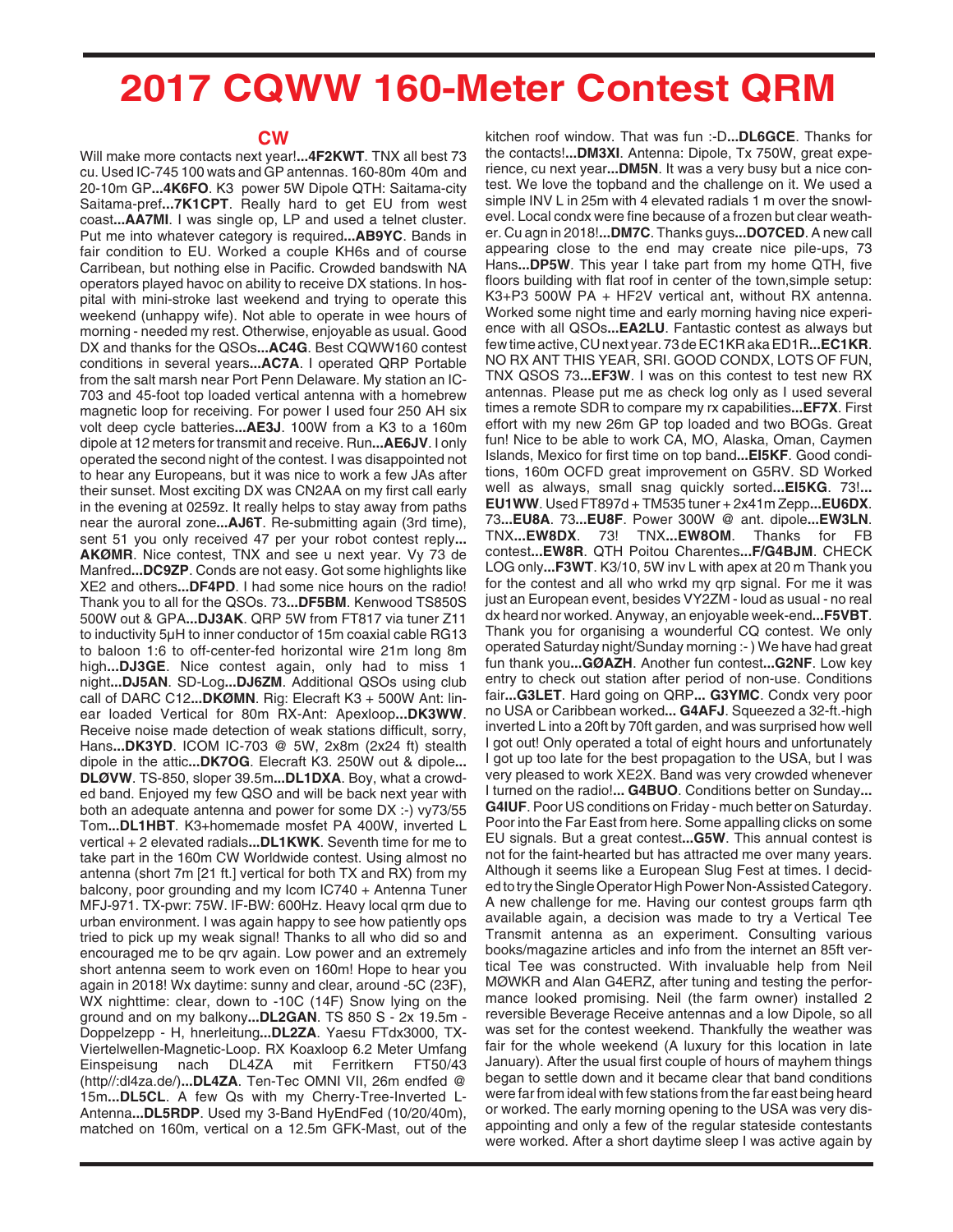1700z Saturday. Fortunately the propagation conditions were much improved during this session and a lot more USA stations were worked throughout the early morning period. Again the propagation to the East was poor with few distant stations being worked. After a decent 4hr daytime sleep the final session was started at 1700z and although new stations to work were hard to find I was rewarded in the final hour with YE1K in Indonesia and VK6LW over in Western Australia. Radio was an Elecraft K3 and Yaesu Quadra amplifier. Software was N1MMLogger+. Final total was 629,735 points from 1072 Qs with 38 States and VE Prov and 63 DX countries My hearfelt thanks go to Neil and his wife Sue who kept me fed, watered, and motivated during the contest. Hope to be back next year for more fun in this unique contest**...G6M**. Great fun, lots of activity. Condx not great, no West Coast US this year**...GM4Z**. First contest using N1MM+ so a learning curve for sure. Enjoyed it very much in the limited time I had between juggling the kids. Disappointingly no NA or JA heard in GM land at all :-(**...GM9N**. Checklog only, Hope it helps**...GU4EON**. Had a really fun weekend here on 160M. The weather was kind so my inverted L could get up high. Great to work so many US at sunrise on both days. Highlight was working ND for an all time new State. I did not hear any JA/BY or west coast this time. All in all a great contest and hope to see you in 2018. 73 Bob**...GU4YOX**. K3 \* 100w Dipole, GP**...HA6NL**. ICOM 756 PRO, INV. V**...HA6PJ**. PE = PEI**...HBØ/DL5SE**. Having tried this contest last year we thought the site would have a good potential for 160m; so we've improved the antenna farm and gave it a more serious try this year; the top-loaded vertical performed very well, but the existing 8 Beverage RX setup didn't perform as expected. We're looking into this, we thank all hams that called us for the patience, we know what to improve next time!**...HB9CA**. HSØZEE CQWW160 Contest Jan 2016 160m band conditions as expected. Many hours of calling without a reply. Average rate for two nights about one QSO every two hours with many requesting repeats. Hearing Europe and Asia with loud signals but not hearing me calling them all night long. Either have beam antenna pointing away from Thailand or extremely heavy QRM at their QTH or one-way propagation, very frustrating contest**...HSØZEE**. Just my 100W from a K3, while 150W could have been good for more contacts. HI! Bob**...I2WIJ**. CHECKLOG**...IK1YDB**. Check log. Antenna did not work, nobody heard my signal, not even reverse beacon. 73 Gio**...IK2AIT**. STATION IR4X**...IK4ZGO**. Control log**...IT9RDG**. Use as Control Log**...IZ4MJP**. I enjoyed the contest**...JAØBZY**. FB 160M CONTEST**...JAØGCI**. I enjoyed the contest**...JA1CP**. I enjoyed the contest**...JA1EMQ**. thanks for all**...JA1FGB**. I enjoyed the contest**...JA1HOM**. I enjoyed the contest**...JA1IXY**. I enjoyed the contest**...JA1RTX**. IC-9100 100W DP**...JA2QVP**. I enjoyed the contest**...JA2VQF**. I enjoyed the contest**... JA3ENN**. I enjoyed the contest. Thank you**...JA4CUU**. I enjoyed the contest**...JA5FBZ**. I enjoyed the contest**...JA6FCL**. I enjoyed the contest**...JA7ACM**. I enjoyed a contest with a short antenna**...JA7KQC**. I enjoyed the contest**...JA7QVI**. Thank you for the QSO all the station**...JE1BMJ**. Using IC7300S 10W output, ANT: 8.5m long wire installed at the veranda of my apartment**...JE1ILP**. I participated to a single-op lowpower. I was using my antenna only 4m length Micro Vert antenna on my condominium's balcony and using K2 bearfoot! The condition was poor, But QRM decreased compared with last year this year. We JA stations could QSO many Russian stations when the U.S.A. sunrise gray line pass. hi. I could 162 QSOs in this year, 101 QSOs in 2016, 127 QSOs in 2015. The condition between JA and U.S.A. was only west coast in this year. K2 tranceiver is the better than K3 when the QRM is not heavy condition. Because the set noise was very silent. 160cw@kkn.net**... JE1SPY**. I enjoyed the contest**...JE4URN**. I enjoyed the contest**...JF1OPO**. CHECK LOG**...JH1APK**. I enjoyed the contest**...JH1UES**. I enjoyed the contest**...JH1XUM**. I enjoyed the contest**...JH4CES**. I enjoyed the contest. Thanks for many stations**...JH4FUF**. Great contest. Rest; 2225-0754 2220-0811 Total 18h20m**...JH4UYB**. /2 Kani-City ÇfifuÅ@JAPAN TS-590D @50W Vertical**...JH9DRL/2**. I enjoyed the contest**...JI1ANI**. Thanks for such joyful contest**...JI3KDH**. I used power less than 5W**...JK1TCV**. I enjoyed the contest**...JL4DJM**. I short time the contest**...JQ1COB**. I enjoyed the contest**...JQ1EPD/1**. I enjoyed the contest**...JQ1TIV**. I enjoyed the contest**...JR1MEG/1**. I enjoy CQWW since 1990. Thank you**...JR1WJM**. I enjoyed the contest**...JR2PMT**. I enjoyed the contest**...JR2UBS**. SD logger**...K1ESE**. Skookum Logger K3 2000A 2XA-3B-12L OB2-40 wires**...K1GQ**. This file generated by homebrew logging program written by K1PDY**...K1PDY**. Enjoyed the contest. Could not stay with it because of family obligations. Looking forward to next year! Thank you 73 Phi**...K2NPN**. K3CCR is the club station at the Collington continuing-care retirement community at FM 18OW in MD, just east of DC. For the 1/17 CQ 160 CW, N3UM and W3GB did Multi-Op Assisted. N3UM was on mostly the 1st night and W3GB the 2nd night, each with a relief break of ~1.5 hr. from the other op. Condx and activity were quite good; K typ. 1-2, and 228 Qs by N3UM running at 77/hr avg. for the 1st 3 hrs 22-01Z. Also got 37 state & VE-province mults in those 3 hrs, and CN2AA answered a CQ at 0036, first DX mult. Ran for 24 more Qs at "only" 68/hr and then clicked spots for 4 more DX mults 01-02Z. Until QRT at 0640Z we got fair rates click & pounce, 25-33/hr, and found 19 more DX mults including 13 EUs and 15 more St/Pv mults including ID, OR, CA, AB, and BC to NW. Second night started with W3GB getting 48 Qs click and pounce, 23-00. After 00Z rates slowed as we ran out of stations to work. N3UM did get 51 Qs running 0157-0241, all W/K, but it was quite slow after that. We got 8 more DX mults and 3 last St/Pv mults (NF, NV, MB) the 2nd night, most worked by W3GB. In all we go 45 contig. states + DC and 10 VE provinces; missed NE, SD, WA, LB and the 3 NTs. Band was open to NW US only on 1st night, but good to EU both nights. We made 57 DX Qs in 32 countries including 20 EU ctys. We wanted to do better than our 1/16 CQ 160 CW result and we did, in every way: 90 more QSOs, 6 more St/Pv mults, 2 more DX mults, and a 44.5 K higher claimed score**...K3CCR**. Band conditions were excellent for QRP**...K3TW**. First time on the air in years (no antenna). My son Palmer/K4FO came over and helped me put up another stealth antenna along top of vinyl fence behind pool cage. 100 feet long and 6 feet in the air end fed with buried coax. Got on with 12 minutes to go in the contest and worked two QSOs including Cayman Islands! Hi! One of these days**...K4FU**. First night I was headed for unheard of glory for a W5. Second night propagation put me back squarely among the hoi polloi**...K5RX**. Nice conditions, very quiet, no QRN. Some kind of local electronic noise wipes out the band at times**...K5ZD**. Decent conditions! I managed to work 5 EU, along with 36 JA and a total of 18 countries. Thanks to all. I was running my station remotely over a slow internet connection; 600W from a KPA500 to an Inverted L about 45' high over 70 or so radials**...K6NR**. Operating 160 from HOA always an adventure!**...K7JAN**. Condx were quite good both nights. 160 sounds like 80 did when I worked 160 from here 35 years ago. Disappointed there wasn't more DX beyond the Caribbean and JA land. Still working on optimizing my operations and skyhooks at the new MT QTH on all bands. Got lots to do before I can become competitive**...K7QA**. For several years I had been a high power guy. After moving from the antenna farm to a small place in a noisy industrial area of town, I thought there wasn't much point. But, I actually had fun and did much better than I would have expected with only a wire in the pines and 100W. My unofficial tally was just over 600 Qs in the 2017 CQWW 160 CW. Once the band got going with NA in the

dark, I was astonished at my reach with low power. I managed to log Europe, Africa, the Caribbean, South America and the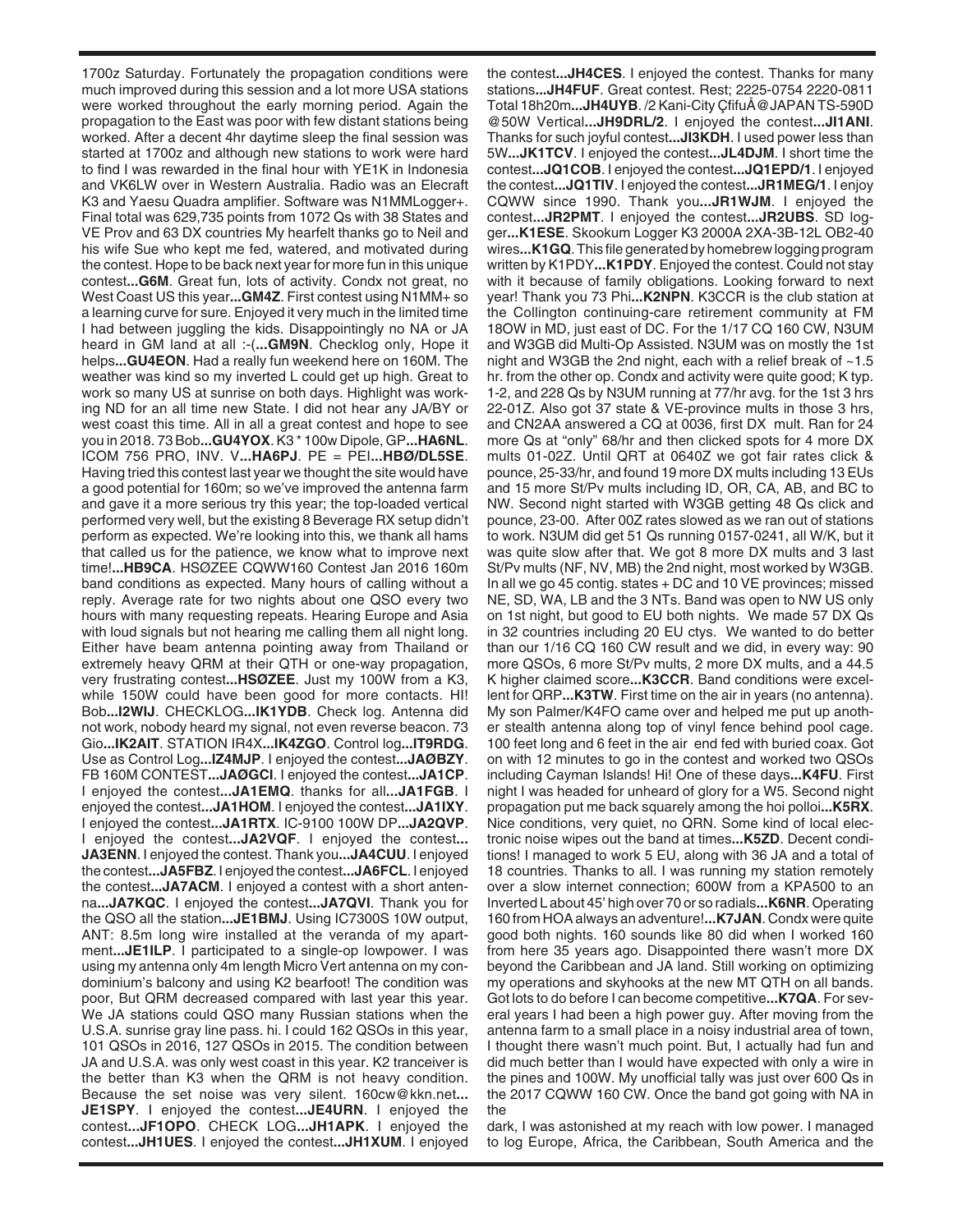entire west coast. Wow! No AK or HI, but eventually I worked 45 states and six provinces! Long hours of running with low rates were rewarded with late multipliers like ND and NV. (Thanks!) But how could I miss NE, SD, WY, SK and MB? There were 160 meter stations there, right? Local noise and middling conditions may have made a lot of Qs impossible. But, search and pounce later was my way of getting those 10 pointers, going back after the high power pileup was gone. (By the way guys, the lack of a strong signal on a frequency doesn't mean it's time to just start calling CQ. Some of us are listening and waiting to call the DX, or WA, from the 160 meter black hole in the Midwest. Or was that the 6 meter black hole? Anyway, even a weak signal means the frequency is in use, does it not?) Aside from a few rude ops, most contestants were Gentlemen of Top Band. Thanks to them all, for the contacts, and for listening first. PS What makes the biggest difference in an s6 noise situation? For those who may not know, first you have to forget about the reading on the smeter. Then, very precise adjustment of the RF Gain control lets you to pull stations out of the noise and make hundreds of contacts. When used correctly, a superior radio can hear past the noise. This time, a trusty old IC-765 did just that for me**...K8AAV**. Enjoyed the good conditions! Rig: Ten-Tec Orion, ameritron ALS 600 at 500W. Inv L Antenna, 3 beverages. Sorry I missed a few, too much qsb at times. Thanks for the Qs 73, Will**...K9FO**. Propagation was "ok" and band noise was tolerable! Finally, have my first QRP JA QSO in the log but, even the KH6s were here in s/w UT. Truly the challenging band for QRP ops and I'm ready for MORE 160 events!**...K9JWV**. 160M is really fun for all**...KB3VQC**. This was only my 2nd CW contest. It was fun**...KD8BB**. K3/10 running at 10W to a 260' inverted vee up 50' at the center. No tuner, SWR adequate. Thanks for the fun! Sigs in NA were quite loud, with little QRN, so made for a good time here. QSOs in Mexico, BC, CA, FL, it was a good night. Th**...KEØTT**. 2017 CQ 160 WW CW CONTEST**...KE5LQ**. Lost the remote due to AT&T line failure, got it back just in time to go to Saturday night dinner party, so not much time to play**...KJ9C**. Lots of people to work, never had to call CQ**...KM4F**.This was my first 160m contest and only my second time ever on that band (first time was during the recent NAQP contest for only about 12 minutes!). I didn't know what to expect in terms of band conditions or its propagation aspects. I knew from what others were telling me that you could actually get your WAS award on 160m during the contest if you had a good station setup and good operating skills. I came mighty close only missing about 5 states. I didn't have an antenna for 160m so I decided to load up my 60 foot of Rohn 25 tower with the Force-12 C31-XR as a nice big capacitance hat. I went to Home Depot and picked up a 3 foot long quarter inch diameter aluminum rod for a few bucks. I installed it as a gamma match at about the 9 foot level of the tower using #14 gauge insulated solid copper wire as the vertical portion of the gamma match and a piece of LMR-400 to feed the gamma at the bottom. Installed several radials and used those as my counterpoise. Took many readings with the RigExpert analyzer and the match was OK but not at all optimum by far  $(Z = 147 + j67)$  at 1.85 MHz. But that was all that I had so I decided to give the contest a try. I found that I could receive a lot better than I could transmit. In any event, I made a lot of contacts and very much enjoyed learning about the band and its propagation. I especially liked the Grayline map that's incorporated in N1MM Logger+. I got a kick out of seeing yellow dots appear on the world map as I logged the Qs. Late on Saturday afternoon, knowing that the band would open shortly before sunset, I waited until I heard a few signals. I was amazed to hear ZF9CW boiling in even before sunset! While working the contest it became clear that this was one with a lot of dupe checking. I have a great memory but dupe checking was essential especially in this contest. Anyway, I really enjoyed the contest and it appeared that the band conditions were very good. I

worked most all that I could hear and even some strong Japanese stations like JA3YBK and several others. Station-Kenwood TS-590SG Amp-Ameritron AL-80B Antenna-60 foot grounded Rohn 25 tower Logging-N1MM+**...KM6JD**. QRP 5W to end-fed wire**...KN1H**. Operated CW in the Clubs Winter Field Day tralier, got home pooped. Managed to get 50 QSOs for the FCG**...KN4Y**. Well somewhat of an improvement as finally worked a little DX on this band which hasn't happened in years but after working out all the big guns stateside had to really struggle to dig out a lot of guys calling me right in the noise. Keeps the ears sharp!**...KS7T**. Just a token effort this year**...KX7L**. More QSOs, more points and more fun than last year. Thanks to all, GL & 73!**...LZ7A**. K3, KPA500, N1MM+, Vertical on spiderbeam pole, Beverage fixed on NA. Just a pity the 5-kw russian amps on were rampant causing much crud and dreadful key clicks. Decided a K9AY and a Dipole was needed for next CQ160 CW event. Condx were not brilliant. This was a Single OP, fully Portable setup on a remote farm in Wiltshire, UK. Only fly in the ointment was the Fallow deer and Badgers mucking up my beverage. My First as a SO, will be back**...M3I**. Society of Midwest Contesters**...NØFCD**. My very first foray on to Top Band since moving from a house into an apartment. Ran a 33-foot wire from the balcony to a very nearby tree fed from a 9:1 UNUN and 100W. Amazed to work 11 States with a truly puny station**...NØUK**. Third CQ 160M CONTEST**...N1NN**. Thanks to Dave, K1TTT, for the use of his fine station!**...N2KW**. Conditions seemed very good. Antennas, K3 and amp worked good. Personal high in mults, Qs, and scores despite part-time effort**...N3IQ**. Ten Tec, 100W, Inverted L at 85 FT**...N3LPJ**. 2017 CQ 160-Meter Contest**... N4BP**. THE CONDITIONS WERE OUTSTANDING BOTH NIGHTS. GREAT SIGNALS FROM ALL OVER THE PLACE. LOTS OF 5 AND 10 POINT Qs. THANKS TO CQ MAGAZINE AND TO THE MANY THAT SHOWED UP FOR THIS GREAT EVENT**...N4PN**. QRP, 5W to a 20 foot end fed wire thrown into a tree out of my window. Try as I may I could not get a really good match using the same tricks that worked in the past, but the short wire worked a bit, I made a few contacts on an "impossible" band for me at this QTH. Thanks to all for the QSOs. GO ARIZONA OUTLAWS!**...N6HI**. Namaste - Thank you for your patience and the Qs. Absolute highlight was working HSØZIA at our sunrise the last morning. Thank you Mr. Bob! 73, Jim Colletto**...N6TQ**. I was surprised at how well my 4W did in the crowded contest envrironment. Thanks to all those who took the time to dig out my weak signal. For some it was quite an effort but they hung with me**...N8LR**. Updated log. Played one more hour at end hping to work NE, DC, or ME. What a difference a week makes for band conditions. Now if I only had a real antenna! Missed some prime operating time, for what I have read now post contest (for me) as great conditions to EU Saturday night at local sunset time. Family commitments kept me from partaking in that fun! Lots of good strong signals both nights NA, SA, CA, and Caribbean. I was able to muster up enough RF radiation into southern NA, the Caribbean and SA for 7 DX entities. My own gage that band conditions are good is when I can hear and work the west coast. The more I hear and work the better the conditions! It's one thing to S&P and work the west coast. But to have them call me when I run (only occasionally) and they hear and call me, well yes, 160 is in great condition! I hope conditions for CQWW 160SSB will be as good or better. I still won't have a real antenna by then, and I'll still only be low power, but it sure would be fun to work some entities on SSB that I only have on CW. TX antenna is a W8AMZ shortened half sloper at a whopping 35 foot apex on my short tower, sloping out and down 67' to 2' off the ground. That's my entire backyard. For some contacts to receive better I may have used either my 40/80 dipole or D3W 12/17/30 rotateable dipole. That's my poor man's beverage on a city lot! Always fun to play in this contest. CU in SSB. Rig, K3S/P3 100W, N1MM+ logger. 73 Gene**...N9TF**.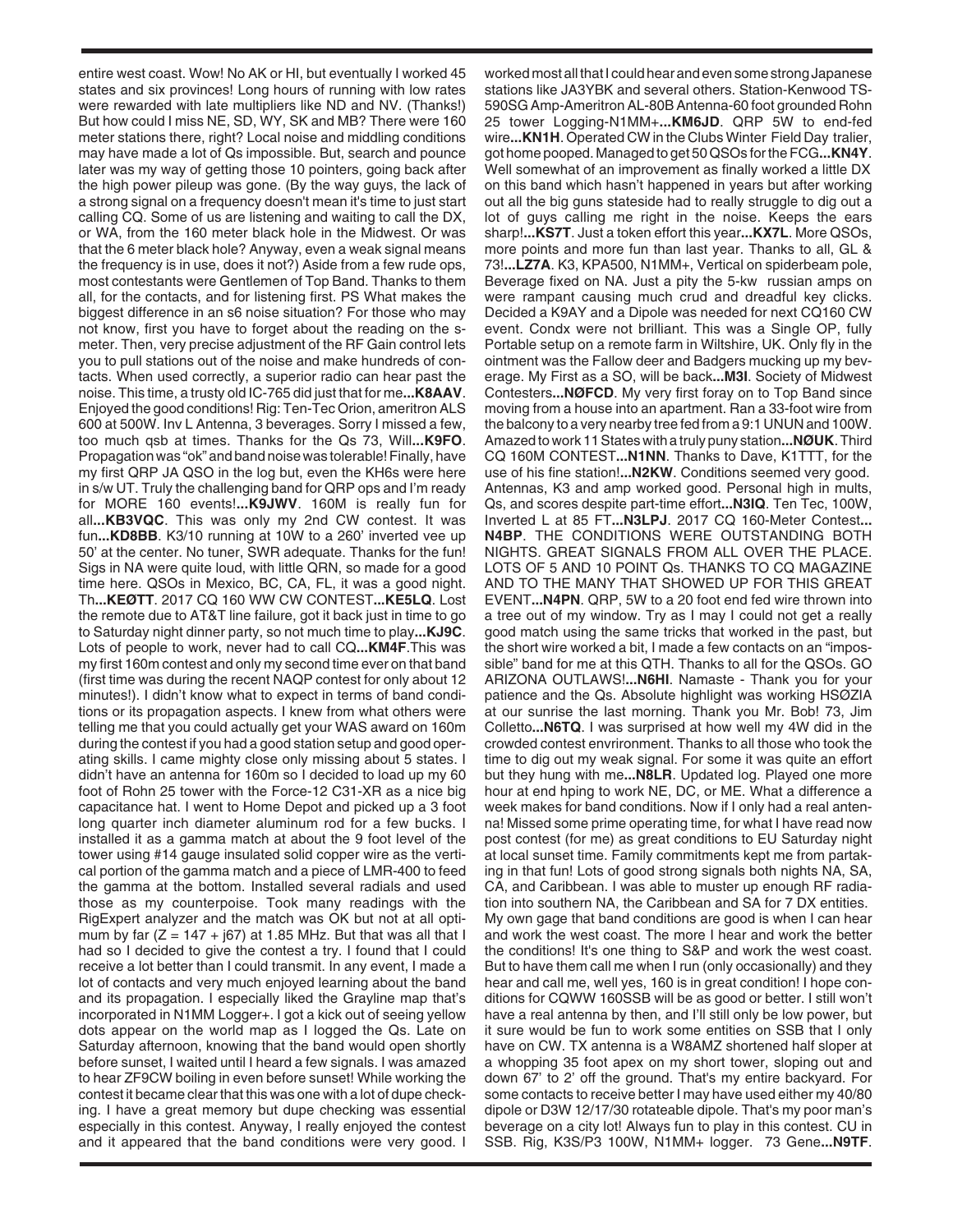Great Condx. Great OPS. Personal Best Effort!**...NF7R**. Flex-6500 at 100W, Inverted-L (35 x 85 ft. with 2 elevated radials), N1MM+. This is the first time I actually tried some "Running" shifts. Scary but fun. This is one of my most enjoyable contests. I wish CQ Sponsored a 160 RTTY Contest**...NM9P**. I was mostly DXing in this one, not having the patience to grind out the Ohio/Michigan/Illinois/Indiana QSOs required to bulk up the log for a competitive entry. From EL98jh, the band was quiet, and I seemed to be hearing very well. I spotted just about everything I heard on the DX Cluster, and hoped it helped whomever. As always happens, I heard some EU stations all evening long, but couldn't punch through. Once, I called probably 100 times over the course of the my Friday evening, evening, but never raised him. I don't think I heard any NA work him, but, interestingly, rarely heard any NA call him, so wonder if they weren't hearing him, or were smarter than me, and realized it wasn't worth the electricity. 160M continues to fascinate and remind of of 6M in its quirkiness. I'm wondering if Florida was on the receiving end of some enhanced conditions Friday, because I kept hearing EU that nobody was calling, and didn't seem to be calling even after I spotted them**...NN4X**. Wonderful condix on SAT, bunch from zone 14 and 15, CN and JAs. But sooo tough they don't hear my low power with Butternut. Enjoyed**...NN5T**. Good EU signals Saturday evening. Locally, very little RFI. After heavy rains, triangular Hi-Z worked very well**...NO9E**. NW2I IS 93 YEARS YOUNG AND A YL. SHE RUNS 35 WPM. I, AI2S AM HER SON. GOOD FUN FOR US. THANK YOU CQ**...NW2I**. Happy to achieve 1,000 QSOs without a seperate RX-antenna, cu next time with better antennas**...OE2S**. Semi serious part time operation**...OF1F**. Good fun for the winter nights again**...OH3OJ**. Check log**...OK1AYU**. Nice contest, again QRV after many years break**...OK1DX**. Elecraft K2-5W, LW 42m**...OK1FKD**. FT-1000MP M-5 FIELD, G5RV**...OK1FMX**. Kenwood TS 570 100W Dipole 2x36m 6-16- 6m UP**...OK1HFP**. FT950 100W, ant. LW 27m 6m up**...OK1UKV**. TS-440, ant. LW 30m**...OK2BME**. CQWW 160M contest 2017-01-27 22:00 UTC - 2017-01-29 22:00 UTC Transceiver FT950 (Power 100W) CP6 , lamda/4 Slouper**...OK2PBG**. GP, 9x bvg, FT-5000MP, TS590SG, PA https://www.facebook.com/OK5Zgroup**...OK5Z**. KX3 5W LW42m**...OL4W**. 5W, LW-60m**...OL9R**. Kat: SOLP (max 150W), Rig: FT-277ZD 40W, Ant: Dipole for 80m band**...OM3CDN**. Inv.L, TS590S, PA: 400W**...OM3PA**. 100W - DL(160M)**...OM5WW**. FTdx3000, PWR 50W, ANT LW41m**...OM8LM**. K3/100 + outboard BPF 15m down to 11m**...ON7EH**. Rig: Yaesu FTDX3000 - 100W Ant: Titanex V160HD Vertical**...OU2I**. Checklog Far too many stations with heavy (deliberate) click. I will come back to the contest as soon as the contest committee takes action to stop the clickers.Until then, no more contest from here**...OZ7YY**. Email: vdlaken@xs4all.nl**...PAØBWL**. Great to work 160m on a 2x20m dipole, better than nothing :)**...PAØM**. RIG: ELECRAFT K3 OUTPUT 5 W. ANT: END FED WIRE, 80 METERS LONG**...PAØRBO**. A priori: Wow, what a contest! My best claim ever! Arriving at the contest QTH unfortunately all middle bamboo poles of all Beverage antennas were destroyed. This meant Friday was spent with hard work and repairing all RX antennas instead of relaxing, get some prior sleep and tweaking the station. When the contest started I couldn't focus enough and at some point even felt irritated because of a saturated band. Not a good sign. In order to relax I chose a different strategy after 15 minutes of running, i.e. try to work as much S&P multipliers as quick as possible to fill the bucket and then see what happens. Saturday morning propagation seemed poor, or was there something wrong in the setup? Doubts, doubts. At around 0300Z for whatever reason I felt better and more confident and even was in a flow running with >30 wpm. The first stint was closed at around 0730Z with ca. 240,000 points, even with poor propagation. Not a good sign. Lying in bed I thought: Why am I doing this, participating in the CQ160CW? It's madness! After waking

up I went outside and checked all the (RX) antennas and everything looked and worked fine. In order to compensate my (in my opinion) bad score from the first stint, I started running as fast as I could. The second stint went flabbergastingly well with lots of multipliers and 10 point QSOs. Suddenly the band went open towards the US with good signals. After the second stint the score was around 820,000 points, my best claimed end score ever. This stint I earned around 580,000 points with one more stint to come! The third Sunday stint was spent with collecting QSOs and try to fetch as much points as possible. End score around 946,000 claimed points. This contest was also my first time with live scoring. Yes, it has an added value, just like other sports. In fact, I felt motivated looking at the live scores. I know, looking at the live scores on the website you're looking to reality through a straw, but it's nice to see your results in real time in comparison with others. Summarizing, despite a mediocre start, this contest turned out to produce my best claim: 946,000 points. Special thanks to Richard, PA7FA, and Marion for their friendship and hospitality and to Anton for using his property. Equipment: Rig: IC-7800, Antennas: TX: 30m toploaded shuntfed vertical RX: 2 x reversible Bevs ( $NE + SW$  and  $NW + SE$ ) 220m long 1 x reversible Bev (W + E) 100m long 2 x FYM optimized K9AY loops See you next contest! 73, Remco**... PA3FYM**. Variable power between 30-80W**...PA3MET**. A 4 hour preparation time was not enough to have the station fully ready. We thought we managed but after the first night our neighbours had many USA/VE stations in the log where we had just a few. It turned our that the switching of the receive antennas was faulty which cost us a lot of DX the first night. We made up a bit in the 2nd night but could not recover all missed multis. Anyway, we did it and are pleased with the result. Cu soon in the next contest. 73**...PI4COM**. Rig. ICOM-718, 100W, Ant: Quad 80m.10m.ap**...R1QE**. r2ea@mail.ru**...R2EA**. Rig: FT-450, Ant: Delta**...R3XAA**. r4fa@mail.ru**...R4FA**. Tnx!**...R4FD**. ICOM IC-756 pro3.**..R7FL**. ua6ik@mail.ru**...R7IA**. 73 and best wishes!**...R7KH**. Maritime Mobile, Red Sea**...RAØLQ/MM**. 73!**...RA3EA**. Checklog**... RA3FH**. 73!**...RA3XCZ**. 73 & DX!**...RA4Y**. 73@GL!**...RA6XB**. IC-760PRO - 100W, ANT: wave dipole 160m**...RDØL**. YAESU FT-1000 MP**...RD3R**. 73!**...RJ9M**. 73!**...RK4FD**. YAESU FT-920. PWR: 400W. Ant: GP**...RK4PA**. Tnx! 73!**...RM4HZ**. Tnx**... RN1CW**. PWR: 50W. ANT: lw-23m (10m UP), My best 73! de Igor**...RN2FQ**. rt8u@list.ru**...RT8U**. 3-el. wire yagi UP65 mtrs to USA, inv.v., Delta 160 EU**...RU1A**. Tnx! 73!**...RU6CO**. TS-590**...RV3WT**. RIG(s): K3; ANT(s): GP**...RV9CX**. ICOM 7800 power 5W, Ant LW 120m**...RW3AI**. IC 746, LW**...RX3VF**. Nice contest! Good luck guys! 73!**...RX7K**. Fine contest, no good antennas for top band. It's hard to keep CQ frequency with 150W. Glad to find so many stations on band. Hear you all next year. 73 de Janez**...S51DX**. FT-2000, MFJ-962D, vertical antenna 9m tall. Working from home location for few hours only, just for fun, as always. Some of you deserve 5 stars for receiving me HI**...S51J**. FT2k, kw, LQ160@4-8m AGL, K9AY**...S57C**. TS-590SG (100W), Windom @20m**...S57KM**. FT-847 - SLUPER ANT**...S59D**. http://se0x.info/?p=3268**...SEØX**. CHECKLOG**... SM4OTI**. Working with half sloper and 500W**...SM5ENX**. Enjoyed using SD in this contest. Condx were poor**...SM6CPY**. It was my first time in this contest. Decided to go for QRP ops to check how my INV-L works on low power. Must say i am very happy with getting over 2000 km on 5W. What a nice change from running QRO. Tnx all for QSOs**...SN5V**. 100W ANT LW 27m**...SP2WGB**. IC-765 + SB-220, ANT: 2-EL. VERTICALS, INV-V, 5 x Beverages**...SP3GTS**. Rig: IC 751A. PWR: 80W, Ant: Dipol 20m Up**...SP4GHL**. 500W output, Inverted Vee with the highest point at 20m, no receiving antennas**...SP5AUC**. RIG: TS-480SAT 50W VERT.ANT**...SP5BYC**. Elecraft KX3 + 20m LW + 23µH to tune it into top band. Congrats to all who answered my call**...SP5XO**. FT-897d/iL**...SP9CVY**. SP DX CLUB**... SP9FKQ**. IT WAS MY TOPBAND CONTEST ACTIVITY FOR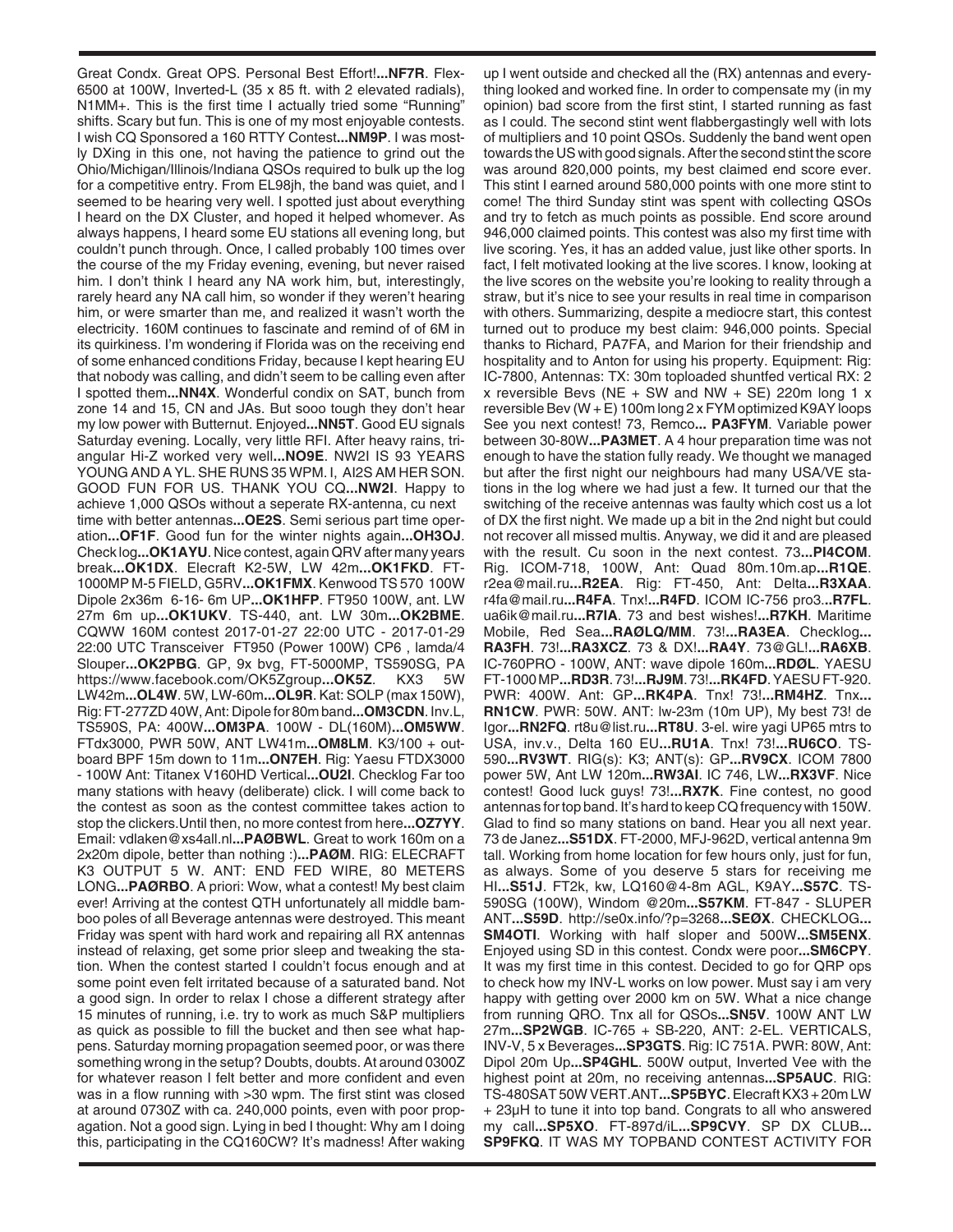THE FIRST TIME GREAT EXCITING EXPERIENCE! FT-857, INV V AT 8M**...SP9FMP**. IC7100 Delta for 40m, on 80m and 160m as LWInternal FSK in IC7100 Not use PC**...SP9GMI**. Only to check not to pcs**...SP9TPV**. category -(C) QRP**...SQ2ICX**. Rig: IC746 ; pwr: 100W; ant: LongWire 56M**...SQ9FMU**. Checklog**... TF3SG**. TNX 73!**...UA1CGS**. ICOM-718, INVERTED VEE**... UA1CUR**. Many tnx for very like contest! I used only 5W out with my KX3 rig and 50m long end fed LW with coil 70m up. Nick**...UA3DJG**. TNX! FB contest! TRX - SunSDR, PA - 100W**...UA3NFI**. Tnx**...UA3QGT**. ua4fdl@mail.ru**...UA4FDL**. ua4wkw@mail.ru**...UA4W**. TNX 73**...UA6CC**. E-MAIL: un7tw@ mail.ru**...UN7TW**. Sumy 40034 UKRAINE**...UR5AO**. IC-775DXII**...UR5E**. Using ICOM-718. Power: 100W**...UR7CB**. TRCVR ICOM 746, ANT GP 16.5m**...UR8GX**. FT-990**...USØTA**. TEN-TEC OMNI 7**...US5EOI**. TNX/73!**...US6IKF**. MY 73! AND GOOD LUCK ALL HAMs!**...UT1QQ**. SDR trcvr SunSDR2-PRO, PA 100W. Antenns: 160,80,40 - dipole Up18m, fider 70m. 20,15,10 - Spider Up 10m, fider 30m**...UT4LW**. Ant: A wire Vbeam, arms abt 42m, the angle - 50 degrees, up - 52m, 75 Ohm cable, 1:9 balun. Equipment - IC-756 PRO, homemade tuner**...UT5UQV**. hm-90W ant: dipole**...UT8MM**. SunSDR2 pwr 20W Ant: DL**...UT9EZ**. Trcvr FLEX-3000, OCF Dipole Antenna Manu thanks for great contest!**...UW1U**. Total operating time: 2H26M**...VE2BWL**. First, my usual whining and excuses: sleep deprivation after a tough work week, no RX antenna, no resonant TX antenna and on, and on. So (like all my contesting attempts on 160) this, from the very beginning, seemed set to go the way of ancient Aramaic. Kinda reminds me of an attempt to fasten your shoe laces in a revolving door. And yet I keep doing it. One day I will figure out why**...VE3BR**. Actually used 100W and all S and P. No amp, but SO(A)HP it is. Great fun and my 5 temp RX antennas made it easy on the ears**...VE3CV**. Intermittent recive a real pain on Saturday morning**...VE3PN**. Good opening to HS, BY, BV, and YE BUT none of these stations good copy me!**...VE6SV**. First night great signals, second night almost nothing**...VK3IO**. The Marconi CH-150 RX works better than modern amateur rigs!**...VO1NA**. Notes: Kenwood TS590 Inverted L, 580 foot long wire, N1MM+,SFI at 22:00 1/27 80,22,2 and at 1/28 18:00 80,21,1 and at 1/9 79,9,3. This was fun and mainly code practice for me as I operated all SPS (Search Pounce Spot). I didn't call CQ Test one time. I was surprised to hear all the good stations copy me the first time and came right back. Even on 5W I worked into ve stations and even hk1r with a little time. I wanted to get my friend over and make it a multi one but he didn't show. I am sure that it would have been more fun if there was someone good enough to copy returning replies to my CQs. Maybe I will get better at copying code and call CQ next year as I can't hear them just yet. I still need to build a better listening antenna**...WØMB**. Finally made it through a CQ160 without an amp failure! Added Bonus: all 7 beverages were, and remained, fully functional. Usually there's at least one wire to patch due to recent weather. Station: Kachina 505DSP, Homebrew kW monoband amp, 65' high Inverted L, and the aforementioned beverages. N4PY rig control software ties the Kachina to WriteLog and the K1EL keyer. Highlight of the Contest: Being called by IQ9UI late Sunday night, after failing to crack his pileup hours earlier. Thanks, callers, for your peristence. With 7 directions, it can take more than a few seconds to "find" you, moreso if your callsign does not match your actual QTH. If you're loading up bedsprings or running QRP, throw out a few calls so I can get your bearing. Kudos to the DX that found me running. Attempting to break a pile-up dominated by the guys on the coasts is fruitless. If you can hear me call, I can hear you. Don't be afraid of S&P to find us. And finally to the cluster-spot guys on the coasts with amps and no ears: May the LIDS of a thousand pile-ups infest your next run frequency. If you can't hear the DX, lay off the key**...WØODS**. Blue fingers making a temporary inverted L with 4 radials in the snow was worth

it!**...WØZP**. No 160 antenna — used 6M yagi**...W1DYJ**. Portable for Winter Field Day, had 160m dipole**...W6ZE**. Same rig as the ARRL 160 halli S40 with roofing and narrow band xtal filtrs BC453 q5er, beverage tx ARC5 VFO and 6AG & 2x 807 with 260 volts on the plate at 35 ma with a half wave inverted L**...W7DRA**. Portable station running off of batteries and field generator in AZ desert, 80 foot mid loaded vertical with 45 full size radials Homebrew amp using MRF1K50 rf power amplifier finals**...W7FSL**. Dipole at 4ft**...W7MEM**. Society of Midwest Contesters**...W8CUB**. Operating from W8TOP**...W8RT**. Sinus infection limited my time to 11 hours, great contest and excellent conditions**...W8WA**. Sure do miss 38 foot vertical antenna with 3 petal clover leaf top load and 32 radials. Random wire 10 feet above ground does not perform as well. But the contest is still fun even with limitations. Thanks to all stations that could hear**...W9KHH**. Absolutely the best ever European opening on the second night ever for my qth**...W9RE**. Wow sure heard a lot of dx, too bad they did not hear me! Thank you Don, kh6dx, for coming back to my CQ! Inverted L and 4 beverages. 73 BoB**...WA1FCN**. BIG PROBLEM WITH N1MM+, I CAN NOT EDIT OR DELET MY LAST OR ANY ENTRY. DRAKE C LINE, DX-88 VERTICAL**...WA2ALY**. NEW INVERTED "L" ANTENNA HELPED. LOTS OF FUN AS USUAL**...WA2EMF**. Operated remote from Tokyo, Japan**...WA6URY**. Great band conditions, wrked all lower 48, 73 Ray**...WBØPYF**. 80m dipole**...WD5DAX**. L with 66 ft. vertical, one 1/4 wave radial and 4 1/8 wave radials. Grounded directly to well casing. Worked way better than I expected**...WF3T**. HI all, Fun contest. I mainly get on the work some Qs & support the Ops that are pounding it out. Working from 0.3 acre suburb lot so mediocre ant. Ran app. 80W to a low1/4 wave inverted L. 73 from N.C. Mark**...WG8Y**. RIG: YAESU FTDX3000, ANT INV-V, PWR: 100W**...YL2TD**. 73. GD. DX. CNDX 5W, INVV DIPOL 160, EL BUG**...YO2AQB**. FT897 100W ANT. INV. "L"**...YO2BLX**. RIG: KENWOOD TS-450SAT 100 WATTS; ANT: BAD OCFD**...YO4SI**. TS930 S 100W Ant LW 160m**...YO5DAS**. HAD BAD ELECTRICAL NOISE WITH S=9**...YO8AXP**. TS-480SAT 100W, Inverted L + K9AY Antennas**...YO8SAO**. e-Mail to yo9hp@yahoo.com**...YO9HP**. NICE CONTEST**...YU9CF**. Antenna Isotron 160. 300W**... YV5IAL**. TS-480HX@5W and G5RV (80-10m)**...Z35M/QRP**. Some troubles reduced my operation time**...Z6ØA**. Because of the S9 noise I'd decided to only answer people I can hear.If you got into my log you can be damn sure that your antenna is working! Once I had called CQ — sorry if you were at that mad house! Chinese LEDs are a new killer of Amateur R**...ZA/OH2BH**. IT'S VERY FRUSTRATING WHEN YOU HEAR EVERYONE BUT CAN'T GET THEIR ATTENTION. ESPECIALLY THE CARIBBEAN STATIONS WERE LOUD BUT DEAF. 73 HOL-GER**...ZM4T**.

## **SSB QRM**

This was my first cq 160m ssb contest. The antenna was a homebrew inverted L that went up 30 feet and horizontally for 90 feet. I ran my Yaesu ft-450d at 90 watts for the whole contest and was pleasantly surprised at the number of qsos I was able to make. I look forward to the next contest. 73 Jim**...AC9EZ**. Nice contest, TNX and see u next year. Vy 73 de Manfred**...DC9ZP**. Made just a few QSOs to tweak my old Shure microphone and to give some points**...DF5RF**. IC-7800, ACOM 2000A, Inverted V Dipol @ 18m AGL, no RX Antenna, very bad DXconds in 2017**...DJ1AA**. Always nice to work 160m but in Europe ssb is real hard, only good for real Hams!**...DJ5AN**. Wkd only the last half hour because of time problems.Then only called cq with my magnetic loop antenna and got 60 QSOs**...DK2BJ**. Thanks to all stations who came back to my call! Nice experience, fist time QRP!**...DK2LO**. The CW part is great fun, but the SSB part isn't at all. Still a lot of people have to learn how to clean up their signal**...DK5TX**. This time Murphy came along. After one hour the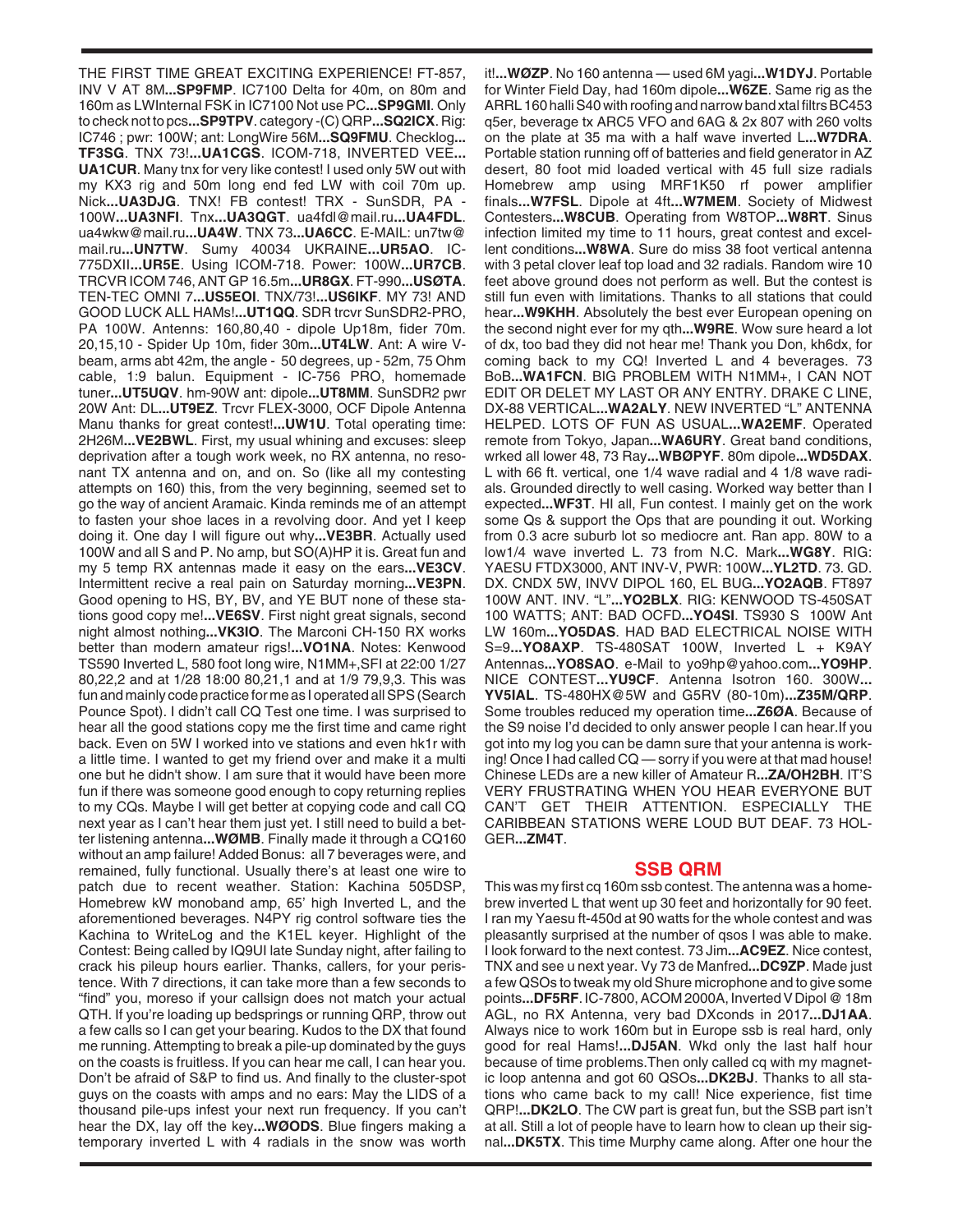transceiver did not deliver any output anymore. The rewiring of the old TRX takes time**...DK6WL**. Just for fun**...DK8ZZ**. Bad Behaviour of some Guys**...DLØPS**. Yaesu FT-dx3000 Loop 40 Meter Umfang senden. Empfang Loop 6.2M Umfang**...DL4ZA**. Nice possibility to test my new 160m inv L antenna. Makes also fun with 100W but therfore not so much multis. No UA9 in my log, noboday there in wintertime? Tks and see you next year. 73 Mel**...DL6CT**. Tnx fer cqww 160m contest de op thorsten**... DO4TP**. cx3acs@gmail.com**...EA4DE**. First contest ever from the RadioMAD Club Station. Amazing experience working 160m for the first time!**...EA4GLI**. ea4li.juancar@gmail.com**...EA4LI**. Thank you very much. This is my third contest, better than the second with NA stations**...EB8AYA**. TNX FOR CONTEST! IC-7400. 73!**...ER3CR**. 73!**...EU1WW**. ICOM 756 Pro III / Sloper 160**...F5CYS**. As a preamble to some comments on this very pleasant CQ-160-SSB 2017, I would like to thank the many hams who have called me. They probably felt to my vocal enthusiasm that a good score was possible. Thank you to all my friends for their help**...F6GOX**. Condx reasonable Saturday poorer on Sunday. Lots of stations audible stateside but don't hear well**...G4AFJ**. FT897 100W BELOW 1850 KHz, 32W ABOVE. ANTENNA 'INVERTED U' 12M PER LEG 8M TOP. WITH END LOADING AND CAPACITY HAT AT 2M AGL. WORKED REAL-LY WELL. AMAZED TO HEAR VY2ZM ON 1806 KHz 2335 UTC ON FRIDAY. HEARD FRENCH SPEAKING 1805 KHz ON SAT-URDAY EVENING SO SLOWLY TUNED ABOVE 1810 KHz AND HEARD VY2ZM CALLING ON 1812.2 KHz WITH NO TAK-ERS. SO WORKED HIM. ALWAYS WANTED TO GET A 160M SIGNAL ACROSS THE ATLANTIC. MADE ONE DUPE CON-TACT 2/25 0303 OK7K. SOME VERY LOUD STATIONS DID NOT SEEM TO HAVE GOOD RX ANTENNAS. 73s**...GWØN-VN**. Enjoyable but disappointing level of activity**...GW4W**. ICOM 756 pro 100W dipole**...HA6NL**. Based on the experiences collected in this year's CW section we were facing the challenge to improve RX in the short term: We've extended the Northwest Beverage to reach 350m. That paid off indeed: This time NW signals on the Beverage were clearly better than on the Vertical, so while conditions were poor to average we had a good opening during the 2nd night and reached 26 States. A big thank you to all the Team, but to all DX-Cluster spotters as well: Unlike CW, in this low-rate contest being spotted by someone becomes critical. Maybe time to legalize self spotting to reduce the gap to RBN-based assisted CW? That would surely boost motivation and very likely increase scores. Marco**...HB9CA**. i3BUI sing.op**...I3BUI**. Activity 12 hours - Inverted V dipole**...IT9VCE**. HI. Dipole 160 meter and FT 817 ND Software Qar Test**... IV3BCA/QRP**. Great contest with good participation. The influence in weekend, caused work me in radio for a short time**...IZØDXD**. CIAO TO ALL**...IZ5IMD**. Very sporadic run, few DX, Cluster was online but it served few times. My goal was the new one search which unfortunately has not arrived. Good condx but the active DX-Teams in the caribbean were few. Praise to 6Y1M & C6ANA for consistency. SSB sounds very hard**... IZ5MOQ**. Tough first night, Saturday much better!**...KØRJW**. I can normally only receive on 160. I was able to get out once. Thanks**...K2KU**. K3CCR is the club station at the Collington continuing-care retirement community at FM 18OW in MD, just east of DC. In 2017 CQ 160 SSB, I (N3UM) did SOHP. QRN was horrific here as at most QTHs, S9 or more, but still made a good run 2200-2245 to start, 64 Qs at 85/hr. Rate then dropped so I went Assisted and did C&P (Click & Pounce on spots) to make it 71 Qs by 23Z. I then made 51 Qs 23-00Z, 11 C&P and 40 running. LZ1AY called ME at 2322Z, 27 m. before local sunset! Only EU I heard, even clicking many EU spots. That pattern of bouncing from short runs to short C&P sessions and back again continued for the rest of the contest. I clicked spots when run rate dropped, ran when all copyable spots were worked. Got 43% of total Qs and 64% of total mults in first 2 hr; no later hrs. were

nearly as good. Behind the heavy QRN, propagation was good; I worked 40 states including AZ, UT, WY, and ND plus 6 VE provinces, but felt I could hear only stations with HPAs and goodto-great antennas in each place. Besides LZ1, 8 DX in Zone 8 and an XE in Zone 6. Missed LA, CA, NV, ID, MT, OR, WA, SD, and NE**...K3CCR**. Strong QRN from storms made operating SSB QRP very difficult this year**...K3TW**. Well the band was in bad shape on Friday but improved on Saturday. although we know that when the club intered the contest as mutliop we were going up against others that have way more power that our little 100W and small vertical, but it was fun for all who came out and played**...K5LRW**. The first night, static crashes mostly masked the line noise. Not so much the second!**...K5RX**. 32 US States 2 Canadian Provinces 2 DXCC Multiplier 36 81 Own Country, 8 Same Continent ( (81 x 2) + (8 x 5) ) \* 36 = 7272 Claimed Score**...K5URU**. My first attempt at a 160 contest. Had a less than good antenna. Thanks to all who dug me out of the mud**...K5XU**. Best for distance ever, all the way to the East Coast, even with a 4000 foot wall peaking 4 miles east. Not sure if it was the new radio or just the band. ICOM IC-7300, 40m loop up 201 feet fed by about 25 feet of ladder line which is shorted into one side of a 4:1 BALUN with the other side of the BALUN connected to a raised radial about 1-3 feet off the ground, 1 foot of RG8X to a MFJ927 tuner and another 25 feet of RG8X to the radio. Had three Dupes due to log not catching, sorry**...K7RFW**. Propagation was poor, very little DX was heard outside of NA**...K8OZ**. Had more fun than I thought I would. Friday QRN very bad here. Saturday pretty quiet. 500W PEP and an Ivert L. 73, Will**...K9FO**. Happy to hand out some contacts and points**...K9IDQ**. Lightning static horrible and couldn't operate much the first night and there didn't seem to be many people people on to get enough contacts the next night even with good conditions. Frustrating WX**...K9SG**. Bad static sure made things rough!**...KB4OLM**. A wire and a tuner**...KC8VGG**. End-Fed wire, T-T Orion and Alpha 76ca**...KD5UVV**. 30+ storm first night. Then 30+ power line noise 2nd night. Maybe I can move next year**...KD8BB**. Not many contacts but I had fun. Only my 2nd time on 160 using a random length NVIS antenna.I think I made a mistake on the points on the first page I think it should be 46. 12 US and 4 Canadian**...KJ4GYJ**. RADIO IS A YAESU FT-890. MAXIMUM POWER OUTPUT WAS 5W. ANTENNA IS A 160M HORIZONTAL LOOP ABOUT 12 FEET ABOVE THE GROUND**...KK7VL**. Elecraft KX3 & 220' vertical w/120 radials (AM broadcast station)**...KQ4KX**. I am not expecting a score. This log is to help my contacts validate our QSOs**...KQ6RS**. Well, I know one thing my low base fed homebrew wire only 43' high Xmits but it is hard of hearing-so many stations right in the noise in and out as fast as the blink of an eye still my QSO total good for me in this one despite horrible condx and S9 noise level - yes you really had to be S9 to wrk me!**...KS7T**. Checklog submission only Email submitter at kw4kc73@gmail.com**...KW4KC**. Fun to participate again. Not the best of conditions at locator JP32**...LB9RE**. Got on to hand out a few Qs. Much tougher on SSB than CW on 160**...NØJK**. Shunt deeding a 40 foot tower w/ Dentron amp @ 1,000W**...NØYET**. Not my best effort. Friday was a headache in the making with all of the QRN. After a long week, i decided to go to bed early and get some good sleep rather than fight the QRN after being up for 17 hours. Saturday evening was nice. Due to family wish I had more time to spend in this contest, as it is one of my favorites. Thanks to all who called! 73, Jim**...N1SZ**. FRIDAY NIGHT CONDX WERE AS BAD AS THEY COULD GET. SATURDAY NIGHT MUCH BETTER. NO EUROPEANS HERE**...N4PN**. QRP with an 80m Dipole at 40'**...N5SMQ**. "Murphy" pulled off a "triple play" at ND8DX this year. The worst QRN I can ever recall enduring, period. Also had two instances of equipment failure that cost us over 2 1/2 hours of operating time just about when we would expect Europe to start showing up. As Uncle Guido would say, "a good time was